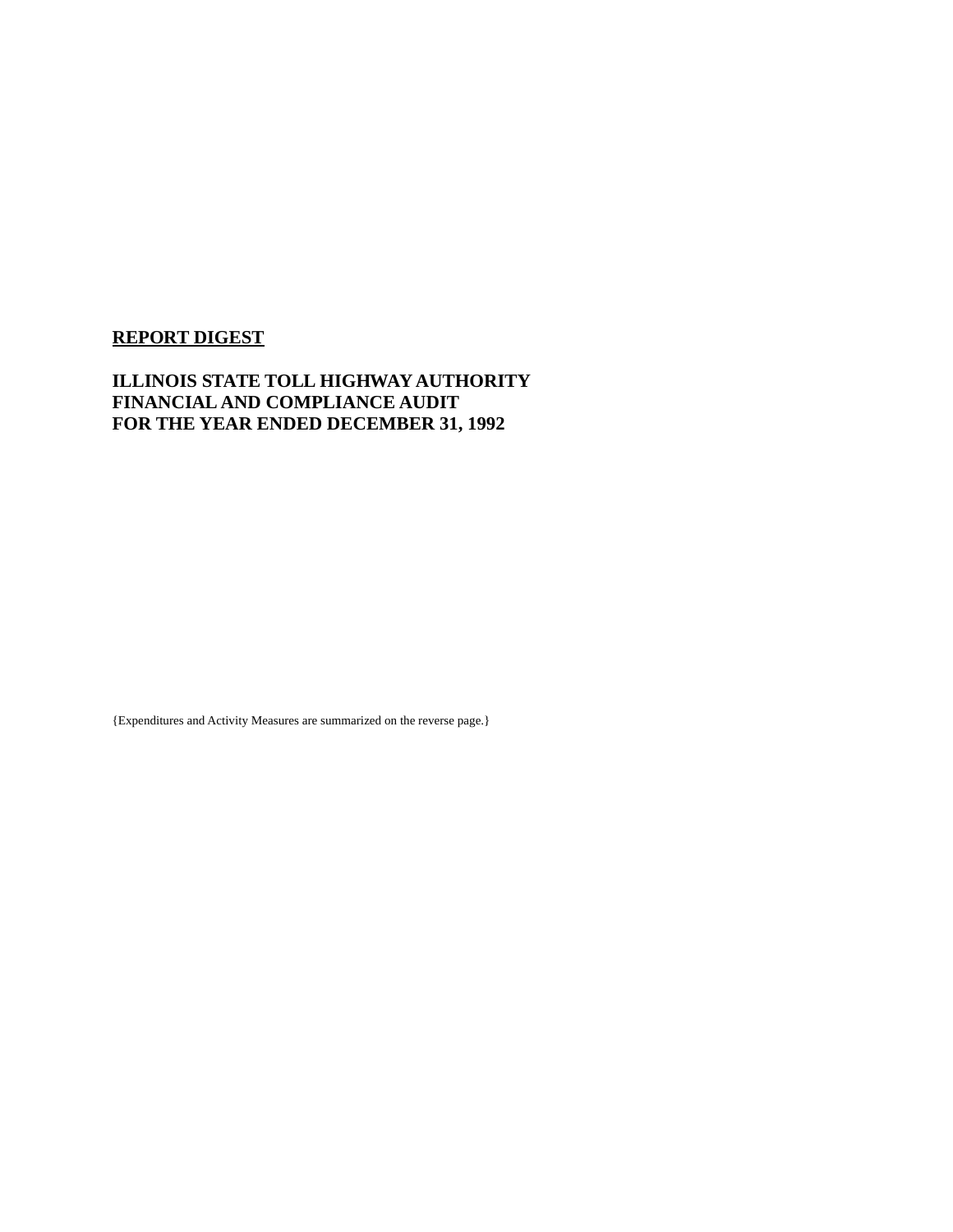### **FINDINGS, CONCLUSIONS, AND RECOMMENDATIONS**

# **NEED FOR BETTER AUTOMATED PAYROLL SYSTEM**

The Authority's automated Human Resources/Payroll software system does not have on-line editing capabilities, requires extensive manual calculations and adjustments, and is highly dependent on human intervention and control. It should be revised to utilize currently available software and technology which would minimize the need for manual intervention. Errors in gross pay computations of hourly employees have occurred because calculators and mental computations have been used to determine the number of hours for which each employee should be paid. The system was not designed to process multiple pay rates for incentive pay or to process information to track garnishments, health claims, or individual daily attendance records. Also, since paycheck stubs of hourly employees do not contain enough data to allow them to recompute gross pay, the employees can not be relied upon to discover and report errors. (Finding 7, page 20)

The Authority has accepted our recommendation to perform an analysis of the Human Resources/Payroll system in order to begin the process of enhancing the automation of its payroll and timekeeping functions.

# **PAY COMPUTATIONS NOT REVIEWED**

Manual errors in gross pay computations for hourly employees were not always detected by Authority review and approval procedures. The supervisor at each toll plaza did not review and approve all time cards. Authority Management thought that adequate procedures for review were in place, but time clerks and supervisors in the field were not aware of any written procedures. Errors are likely to continue to occur until time cards are adequately reviewed. We recommended that the Authority more heavily emphasize the responsibilities in this area, and Authority management concurred. (Finding 4, page 14)

### **CONFORMITY WITH INTENT OF STATE FISCAL POLICIES**

The Authority has continued to make progress in resolving some long-standing issues relating to conformity with the intent of certain State fiscal requirements. The Authority had not been specifically complying with several State fiscal mandates generally applicable to State agencies. In the Authority's view, its unique powers and obligations as set forth in the statutes governing its own operations relieve it from specific compliance in these cases. Nevertheless, the Authority is developing procedures to mirror the goals of a number of these mandates. The Auditor General's Office is continuing to work with the Authority to reach agreement and resolution of these matters. (Finding 1, page 8)

### **UNFUNDED LIABILITY FOR RETIREMENT PLAN**

The Authority's own pension plan had an unfunded actuarial benefit liability of \$6,037,000 at December 31, 1992. The percentage of the plan's net assets to its actuarial benefit obligation was only 6% as compared to 57.8% for the State Employees Retirement System. We recommended the Authority review its funding policy and establish a plan to reduce the unfunded actuarial liability. The Authority stated it believes its funding policy should provide 100% funding within 10 years of the plan's inception.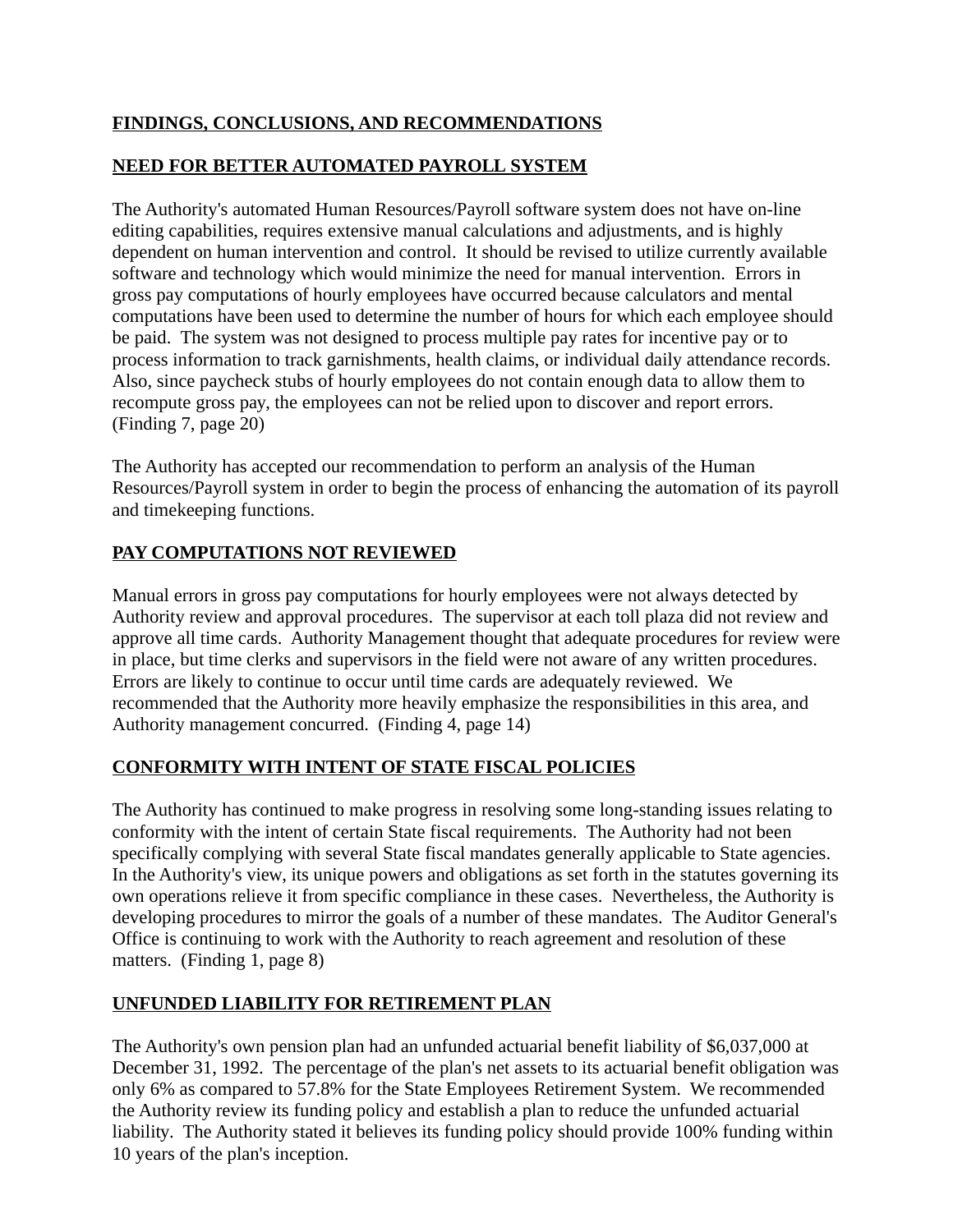The plan was established effective July 1, 1990 for its non-union employees who are also members of the State Employees Retirement System. All contributions are paid by the Authority; employees who participate pay nothing. As of January 1, 1993, the plan covered 408 active, 8 inactive and 14 retired and beneficiary participants. Retirees are also entitled to receive pension payments from the State Employees Retirement System. The Authority's plan is unique in this dual coverage.

According to Authority officials, unexpected retirements resulting from the State's early retirement incentive program caused the funded ratio to be low at December 31, 1992. We noted that several individuals opted for a lump-sum distribution of benefits in excess of \$100,000, with the highest being \$164,413. Failure to maintain adequate funding levels reduces the level of assurance that resources would be readily available to satisfy employee claims when due. (Finding 10, page 26)

### **OTHER FINDINGS**

The remaining findings are of lesser significance and are being given attention by the Authority. We will review progress toward implementation of our recommendations in our next audit.

Authority responses to our findings were provided by Nicholas W. Jannite, Chief of Finance.

### **AUDITORS' OPINION**

Our auditors state that the December 31, 1992 Trust Indenture Basis Financial Statements of the Illinois State Toll Highway Authority are fairly presented.

 $\overline{a}$ WILLIAM G. HOLLAND, Auditor General

### **SUMMARY OF AUDIT FINDINGS**

Number ofThis AuditPrior Audit Audit findings1014 Repeated audit findings 7 9 Prior recommendations implemented or not repeated 7 6

### **SPECIAL ASSISTANT AUDITORS**

Harry S. Heifetz, CPA was our special assistant auditor for this assignment.